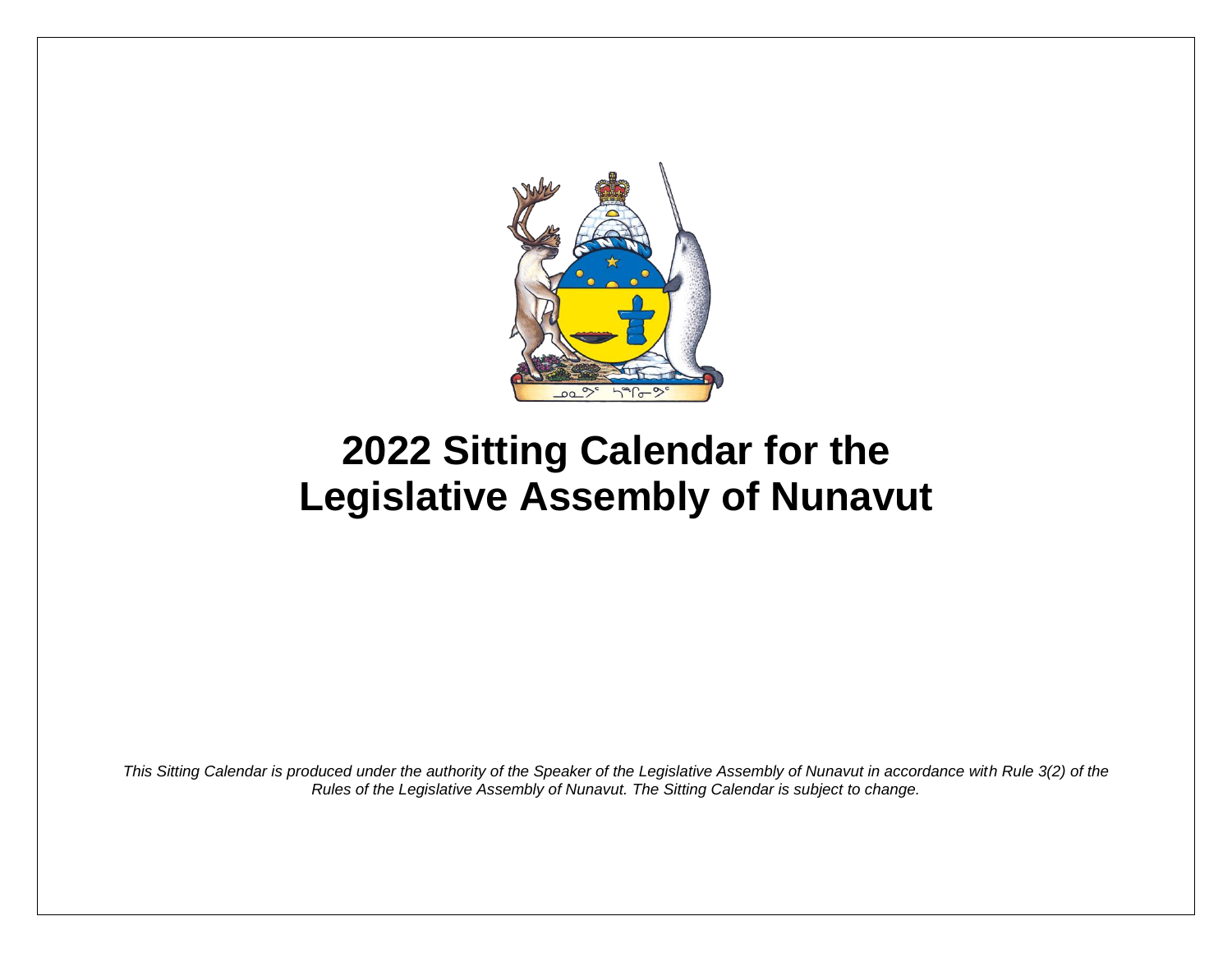|                  | <b>January</b> |                         |                         | 2022       |                |                             |  |                                                 |                 |                            |                       | February                   |                                                                                                                                        |                 |  |
|------------------|----------------|-------------------------|-------------------------|------------|----------------|-----------------------------|--|-------------------------------------------------|-----------------|----------------------------|-----------------------|----------------------------|----------------------------------------------------------------------------------------------------------------------------------------|-----------------|--|
| <b>Sun</b>       | <b>Mon</b>     | <b>Tue</b>              | Wed                     | <b>Thu</b> | Fri            | <b>Sat</b><br>$\mathbf 1$   |  | Sun                                             | <b>Mon</b>      | <b>Tue</b><br>$\mathbf{1}$ | Wed<br>$\overline{2}$ | <b>Thu</b><br>$\mathbf{3}$ | Fri<br>$\overline{\mathbf{4}}$                                                                                                         | <b>Sat</b><br>5 |  |
|                  |                |                         |                         |            |                | <b>New</b><br>Year's<br>Day |  |                                                 |                 |                            |                       |                            |                                                                                                                                        |                 |  |
| $\boldsymbol{2}$ | 3              | $\overline{\mathbf{4}}$ | $\overline{\mathbf{5}}$ | 6          | $\overline{7}$ | $\boldsymbol{8}$            |  | 6<br><b>MLA</b><br><b>Travel</b><br><b>Day</b>  | 7               | 8                          | 9 <sup>°</sup>        | 10                         | 11<br>Regular Members' Caucus: Phase II of Orientation Program and Review<br>of Draft 2022-2023 Capital Estimates: February 7-19, 2022 | 12              |  |
| $\boldsymbol{9}$ | 10             | 11                      | 12                      | 13         | 14             | 15                          |  | 13                                              | 14              | 15                         | 16                    | 17                         | 18                                                                                                                                     | 19              |  |
| 16               | 17             | 18                      | 19                      | 20         | 21             | 22                          |  | 20<br><b>MLA</b><br><b>Travel</b><br><b>Day</b> | $\overline{21}$ | $\overline{22}$            | 23                    | 24                         | $\overline{25}$                                                                                                                        | 26              |  |
| 23               | 24             | $\overline{25}$         | 26                      | 27         | 28             | 29                          |  | 27                                              | 28              |                            |                       |                            |                                                                                                                                        |                 |  |
| 30               | 31             |                         |                         |            |                |                             |  |                                                 |                 |                            |                       |                            |                                                                                                                                        |                 |  |

**Note: Rule 3(1) of the** *Rules of the Legislative Assembly* **provides that the winter sitting shall "commence no earlier than the third Tuesday in February and conclude no later than March 31."**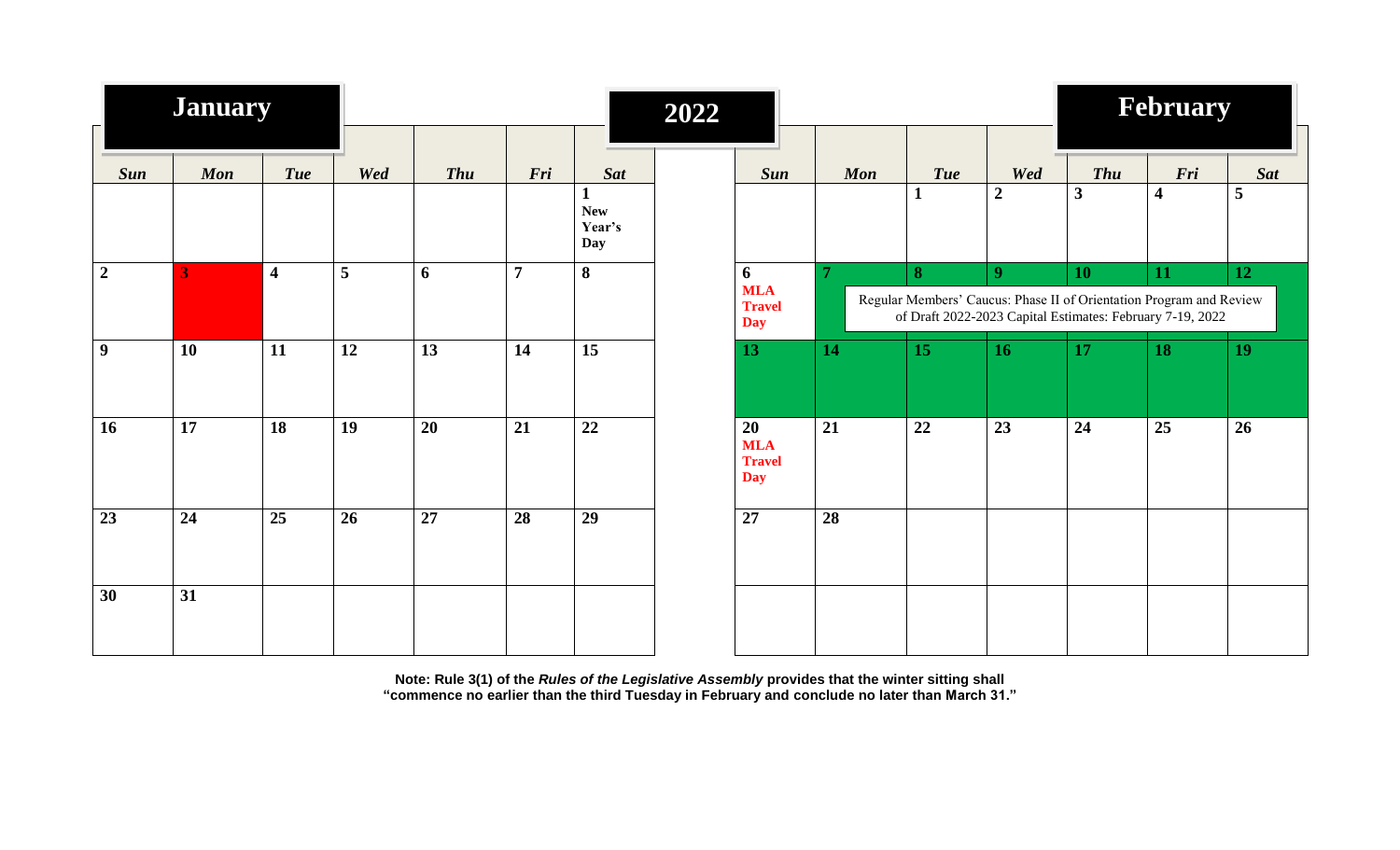|                             | <b>March</b> |              |                                                 |                                  |                  |            | 2022 |              |                                                  |                                                 |                                                                                                         | April          |                             |                |
|-----------------------------|--------------|--------------|-------------------------------------------------|----------------------------------|------------------|------------|------|--------------|--------------------------------------------------|-------------------------------------------------|---------------------------------------------------------------------------------------------------------|----------------|-----------------------------|----------------|
|                             |              |              |                                                 |                                  |                  |            |      |              |                                                  |                                                 |                                                                                                         |                |                             |                |
| Sun                         | Mon          | <b>Tue</b>   | Wed                                             | <b>Thu</b>                       | Fri              | <b>Sat</b> |      | <b>Sun</b>   | <b>Mon</b>                                       | <b>Tue</b>                                      | Wed                                                                                                     | <b>Thu</b>     | Fri                         | <b>Sat</b>     |
|                             |              | $\mathbf{1}$ | $\boldsymbol{2}$                                | $\mathbf{3}$                     | $\boldsymbol{4}$ | 5          |      |              |                                                  |                                                 |                                                                                                         |                | 1                           | $\overline{2}$ |
| 6<br><b>MLA</b>             |              | 8            | 9 <sup>°</sup>                                  | <b>10</b>                        | 11               | 12         |      | $\mathbf{3}$ | $\sqrt{2}$                                       | 5                                               | 6                                                                                                       | $\overline{7}$ | 8                           | 9              |
| <b>Travel</b><br><b>Day</b> |              |              |                                                 | Winter Sitting: March 7-22, 2022 |                  |            |      |              | Constituency Assistant Training: April 4-8, 2022 |                                                 |                                                                                                         |                |                             |                |
|                             |              |              |                                                 |                                  |                  |            |      |              |                                                  |                                                 |                                                                                                         |                |                             |                |
| 13                          | 14           | 15           | 16                                              | 17                               | <b>18</b>        | <b>19</b>  |      | 10           | 11                                               | 12                                              | 13                                                                                                      | 14             | 15<br>Good<br><b>Friday</b> | 16             |
| 20                          | 21           | 22           | 23<br><b>MLA</b><br><b>Travel</b><br><b>Day</b> | 24                               | 25               | 26         |      | 17           | 18<br><b>Easter</b><br><b>Monday</b>             | 19<br><b>MLA</b><br><b>Travel</b><br><b>Day</b> | <b>20</b><br>Sitting:<br>April 20,<br>2022                                                              | 21             | 22                          | 23             |
| 27                          | 28           | 29           | 30                                              | 31                               |                  |            |      | 24           | 25                                               | 26                                              | 27                                                                                                      | 28             | 29                          | 30             |
|                             |              |              |                                                 |                                  |                  |            |      |              |                                                  |                                                 | Standing Committee Review of Draft 2022-2023 Main Estimates<br>and Other Business: April 21-May 3, 2022 |                |                             |                |
|                             |              |              |                                                 |                                  |                  |            |      |              |                                                  |                                                 |                                                                                                         |                |                             |                |

**Note: Rule 3(1) of the** *Rules of the Legislative Assembly* **provides that the winter sitting shall "commence no earlier than the third Tuesday in February and conclude no later than March 31."**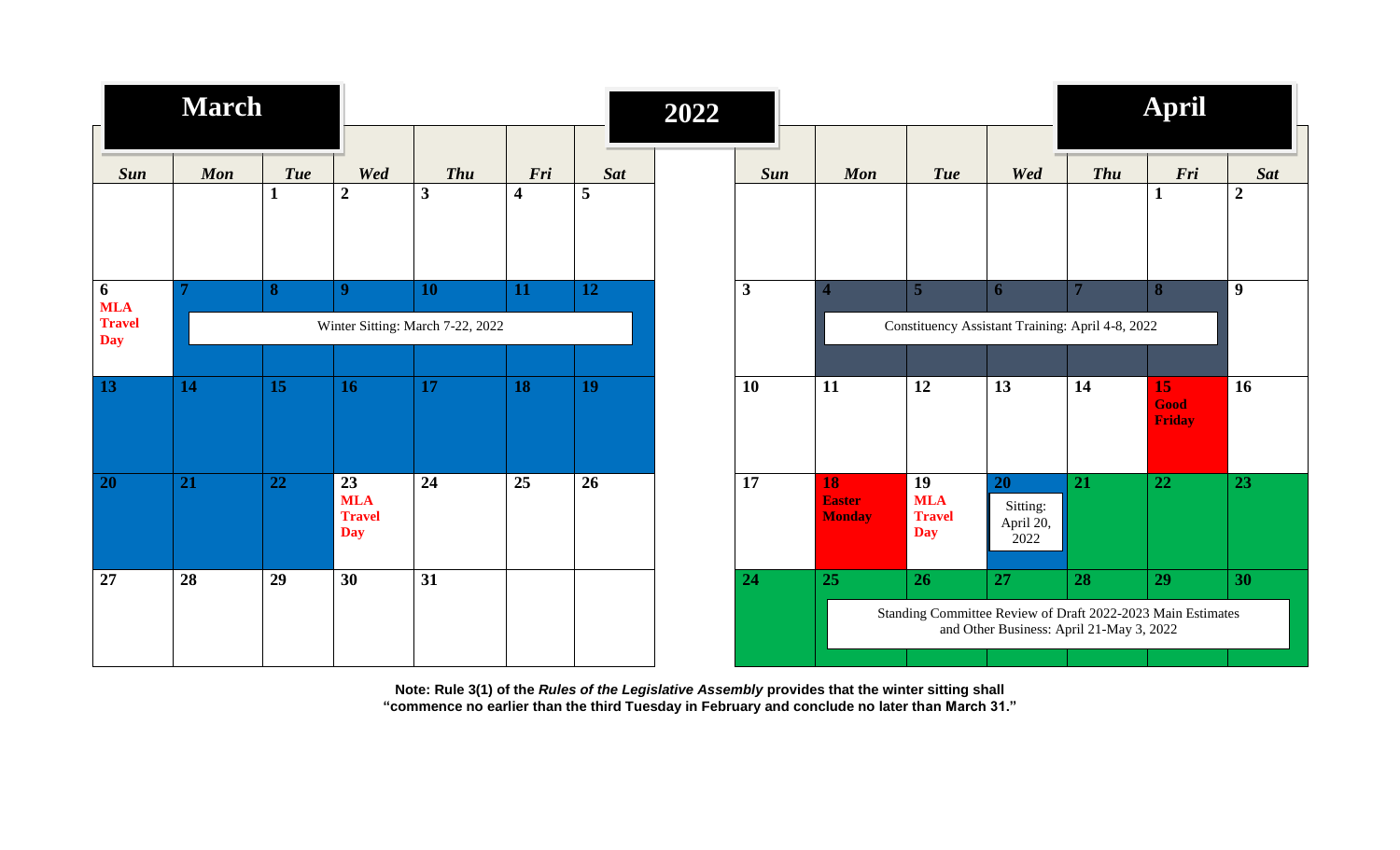|                         | <b>May</b>                                                                                                    |                                                 |                                              |                                               |          |                              | 2022 |            | June       |                                                 |                                      |                            |           |                                |
|-------------------------|---------------------------------------------------------------------------------------------------------------|-------------------------------------------------|----------------------------------------------|-----------------------------------------------|----------|------------------------------|------|------------|------------|-------------------------------------------------|--------------------------------------|----------------------------|-----------|--------------------------------|
| <b>Sun</b>              | Mon<br>$\overline{2}$                                                                                         | <b>Tue</b><br>3 <sup>1</sup>                    | Wed<br>$\overline{\mathbf{4}}$<br><b>MLA</b> | <b>Thu</b><br>5                               | Fri<br>6 | <b>Sat</b><br>$\overline{7}$ |      | <b>Sun</b> | <b>Mon</b> | <b>Tue</b>                                      | Wed                                  | <b>Thu</b><br>$\mathbf{2}$ | Fri<br>3  | <b>Sat</b><br>$\boldsymbol{4}$ |
|                         | Standing Committee Review of<br>Draft 2022-2023 Main Estimates<br>and Other Business:<br>April 21-May 3, 2022 |                                                 | <b>Travel</b><br><b>Day</b>                  |                                               |          |                              |      |            |            |                                                 |                                      |                            |           |                                |
| $\overline{\mathbf{8}}$ | $\boldsymbol{9}$                                                                                              | 10                                              | 11                                           | 12                                            | 13       | 14                           |      | 5          | 6          | п                                               | 8                                    | 9                          | <b>10</b> | 11                             |
|                         |                                                                                                               |                                                 |                                              |                                               |          |                              |      |            |            |                                                 | Spring Sitting: May 25-June 13, 2022 |                            |           |                                |
| 15                      | 16                                                                                                            | 17                                              | 18                                           | 19                                            | 20       | 21                           |      | 12         | 13         | 14<br><b>MLA</b><br><b>Travel</b><br><b>Day</b> | 15                                   | 16                         | 17        | 18                             |
| 22                      | 23<br><b>Victoria</b><br><b>Day</b>                                                                           | 24<br><b>MLA</b><br><b>Travel</b><br><b>Day</b> | 25                                           | 26<br>Spring Sitting:<br>May 25-June 13, 2022 | 27       | 28                           |      | 19         | 20         | 21                                              | 22                                   | 23                         | 24        | 25                             |
| 29                      | 30                                                                                                            | 31                                              |                                              |                                               |          |                              |      | 26         | 27         | 28                                              | 29                                   | 30                         |           |                                |

**Note: Rule 3(1) of the** *Rules of the Legislative Assembly* **provides that the spring sitting shall "commence no earlier than the first Tuesday in May and conclude no later than the second Thursday in June."**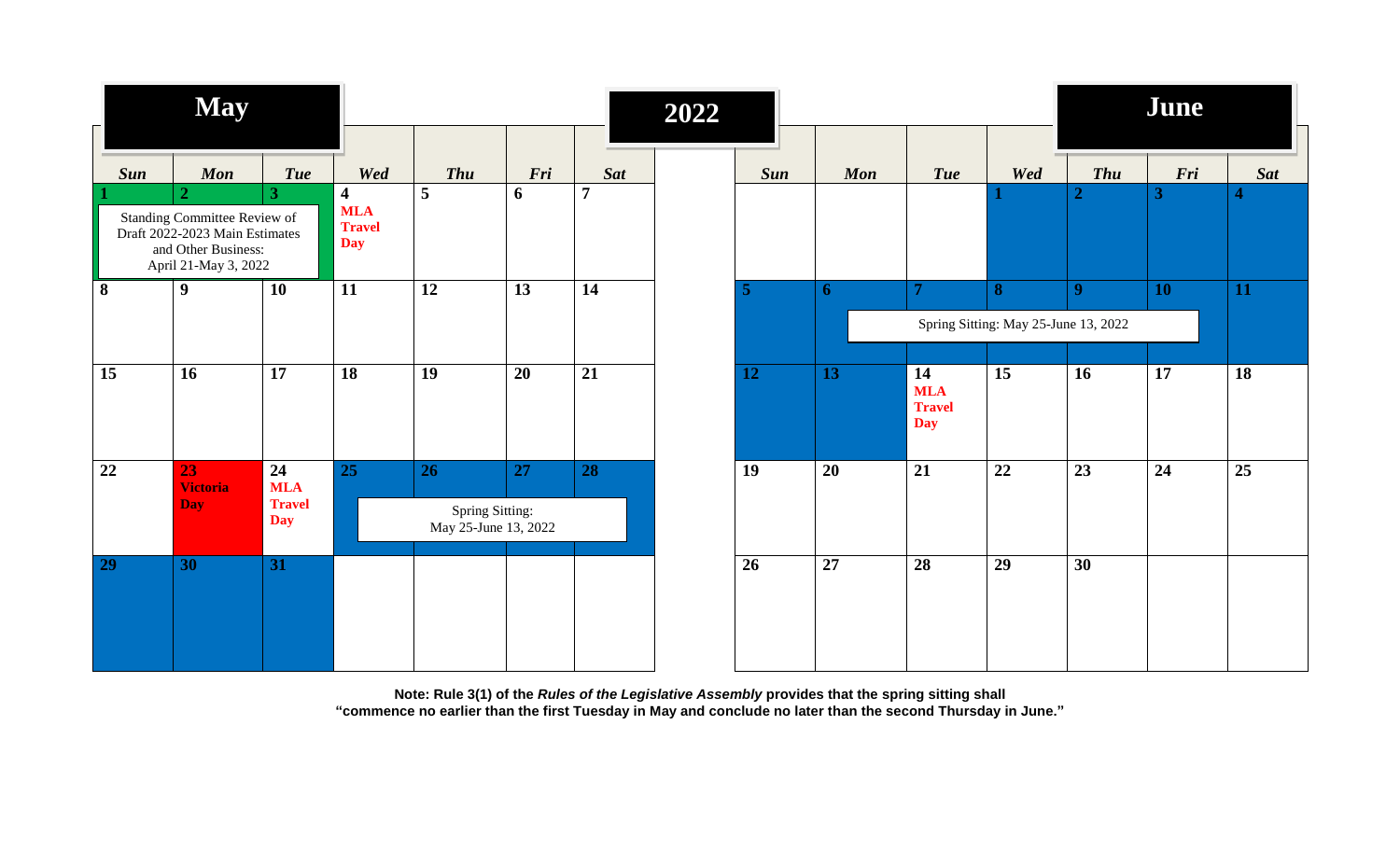| July            |                                    |                 |     |                 |                             |                  | 2022 |                 |                                |                  |                 | August                  |                 |                 |  |  |
|-----------------|------------------------------------|-----------------|-----|-----------------|-----------------------------|------------------|------|-----------------|--------------------------------|------------------|-----------------|-------------------------|-----------------|-----------------|--|--|
|                 |                                    |                 |     |                 |                             |                  |      |                 |                                |                  |                 |                         |                 |                 |  |  |
| <b>Sun</b>      | <b>Mon</b>                         | <b>Tue</b>      | Wed | <b>Thu</b>      | Fri                         | <b>Sat</b>       |      | Sun             | Mon                            | <b>Tue</b>       | Wed             | <b>Thu</b>              | Fri             | Sat             |  |  |
|                 |                                    |                 |     |                 | <b>Canada</b><br><b>Day</b> | $\overline{2}$   |      |                 | <b>Civic</b><br><b>Holiday</b> | $\overline{2}$   | $\mathbf{3}$    | $\overline{\mathbf{4}}$ | $\overline{5}$  | 6               |  |  |
| $\mathbf{3}$    | $\overline{\mathbf{4}}$            | 5               | 6   | $\overline{7}$  | 8                           | $\boldsymbol{9}$ |      | $\overline{7}$  | 8                              | $\boldsymbol{9}$ | 10              | 11                      | $\overline{12}$ | 13              |  |  |
| 10              | 11<br><b>Nunavut</b><br><b>Day</b> | 12              | 13  | 14              | 15                          | 16               |      | 14              | 15                             | 16               | $\overline{17}$ | $\overline{18}$         | <b>19</b>       | 20              |  |  |
| $\overline{17}$ | $\overline{18}$                    | $\overline{19}$ | 20  | $\overline{21}$ | $\overline{22}$             | 23               |      | $\overline{21}$ | $\overline{22}$                | 23               | $\overline{24}$ | $\overline{25}$         | 26              | $\overline{27}$ |  |  |
| 24              | $\overline{24}$                    | 26              | 27  | 28              | 29                          | 30               |      | 28              | 29                             | $\overline{30}$  | $\overline{31}$ |                         |                 |                 |  |  |
| 31              |                                    |                 |     |                 |                             |                  |      |                 |                                |                  |                 |                         |                 |                 |  |  |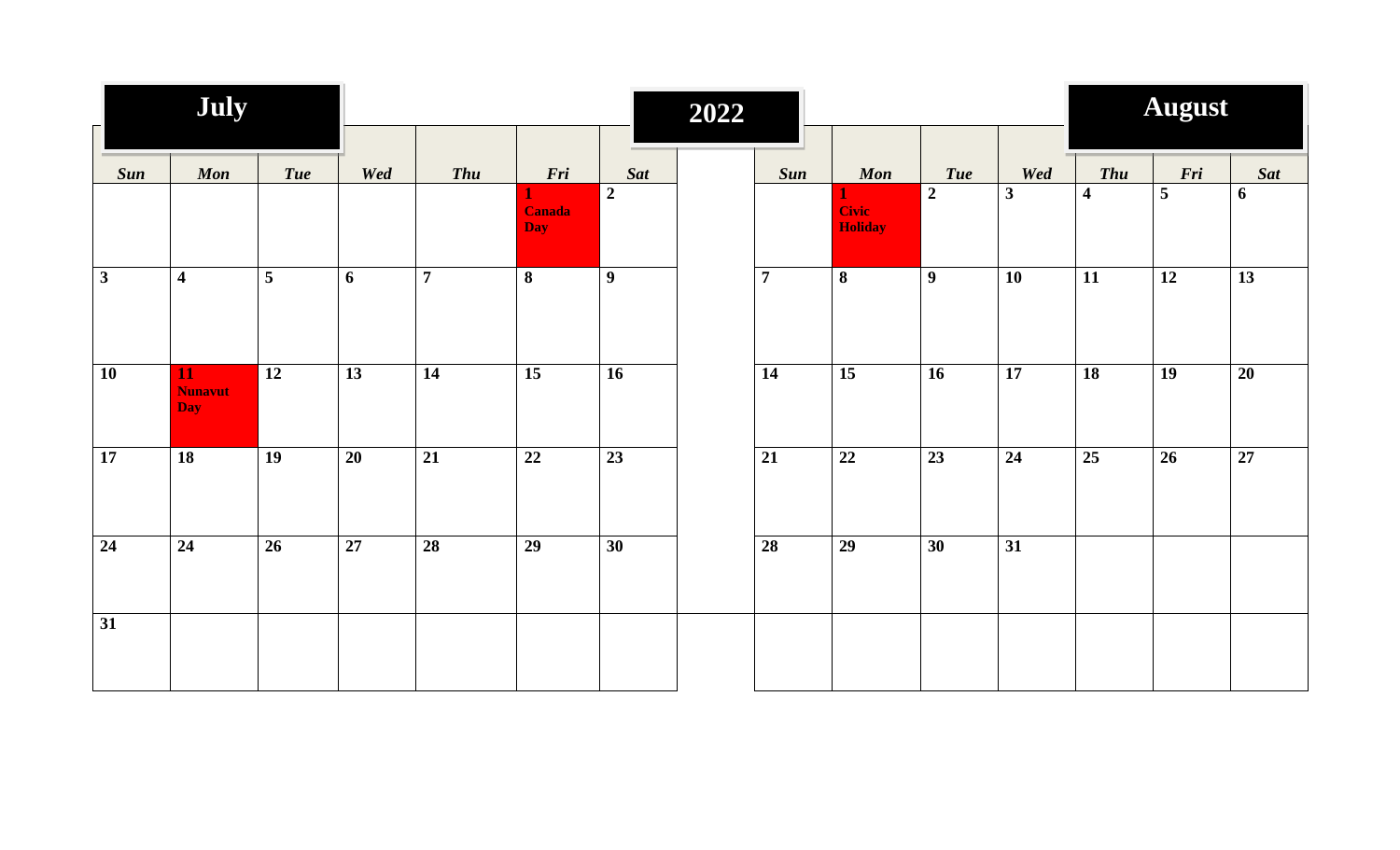| Ē.                                              | <b>September</b>                                                                                                                                                                                                |                 |                                                              |              |                                                                     |              | 2022 |                  |                           |                         | October                                         |            |                                                     |            |
|-------------------------------------------------|-----------------------------------------------------------------------------------------------------------------------------------------------------------------------------------------------------------------|-----------------|--------------------------------------------------------------|--------------|---------------------------------------------------------------------|--------------|------|------------------|---------------------------|-------------------------|-------------------------------------------------|------------|-----------------------------------------------------|------------|
| Sun                                             | <b>Mon</b>                                                                                                                                                                                                      | <b>Tue</b>      | Wed                                                          | <b>Thu</b>   | Fri                                                                 | <b>Sat</b>   |      | <b>Sun</b>       | <b>Mon</b>                | <b>Tue</b>              | Wed                                             | <b>Thu</b> | Fri                                                 | <b>Sat</b> |
|                                                 |                                                                                                                                                                                                                 |                 |                                                              | $\mathbf{1}$ | $\boldsymbol{2}$                                                    | $\mathbf{3}$ |      |                  |                           |                         |                                                 |            |                                                     | 1          |
| $\overline{\mathbf{4}}$                         | 5<br><b>Labour</b><br><b>Day</b>                                                                                                                                                                                | 6               | $\overline{7}$                                               | 8            | $\boldsymbol{9}$                                                    | 10           |      | $\boldsymbol{2}$ | $\mathbf{3}$              | $\overline{\mathbf{4}}$ | 5                                               | 6          | $\overline{7}$                                      | 8          |
| 11<br><b>MLA</b><br><b>Travel</b><br><b>Day</b> | 12                                                                                                                                                                                                              | 13              | 14                                                           | 15           | 16                                                                  | 17           |      | 9                | 10<br><b>Thanksgiving</b> | 11                      | 12                                              | 13         | 14                                                  | 15         |
| 18                                              | 19<br>20<br>21<br>22<br>23<br>Standing Committee Review of Draft 2023-2024 Capital Estimates,<br>Televised Hearings, Meetings of the Management and Services Board and<br>Other Business: September 12-27, 2022 |                 |                                                              |              |                                                                     | 24           |      | 16               | 17                        | 18                      | 19                                              | 20         | 21                                                  | 22         |
| 25                                              | 26                                                                                                                                                                                                              | $\overline{27}$ | $\overline{28}$<br><b>MLA</b><br><b>Travel</b><br><b>Day</b> | 29           | 30<br><b>National Day</b><br>for Truth and<br><b>Reconciliation</b> |              |      | 23               | 24                        | 25                      | 26<br><b>MLA</b><br><b>Travel</b><br><b>Day</b> | 27         | 28<br>Fall Sitting:<br>October 27-November 10, 2022 | 29         |
|                                                 |                                                                                                                                                                                                                 |                 |                                                              |              |                                                                     |              |      | 30               | 31                        |                         |                                                 |            |                                                     |            |

**Note: Rule 3(1) of the** *Rules of the Legislative Assembly* **provides that the fall sitting shall "commence no earlier than the third Tuesday in October and conclude no later than the last Thursday in November."**